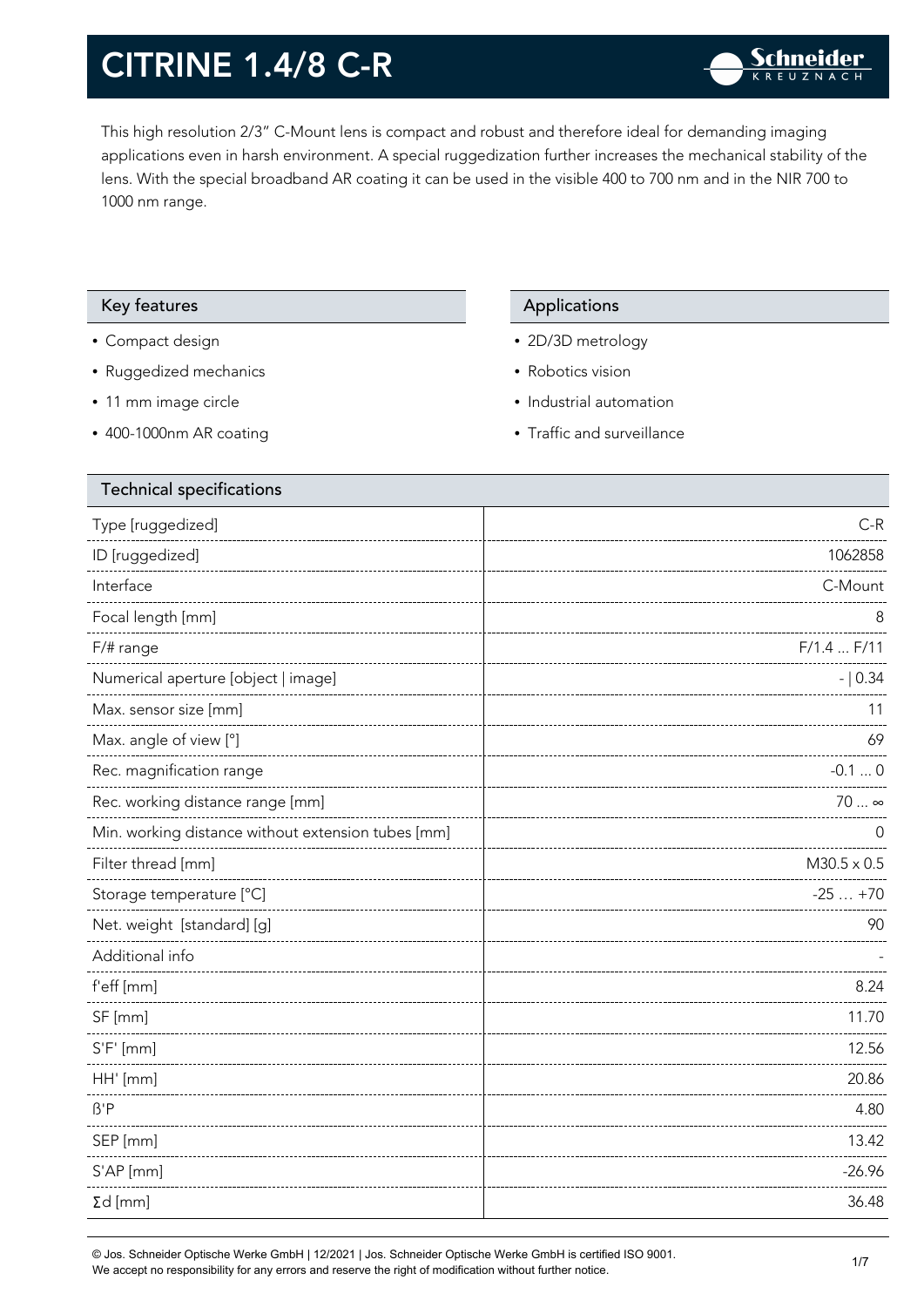

### MTF charts

| Spectrum name    | VIS |     |     |     |     |     |
|------------------|-----|-----|-----|-----|-----|-----|
| Wavelengths [nm] | 425 | 4/5 | 525 | 575 |     | 675 |
| Rel. weights [%] |     | Ó   |     |     | 1 C |     |



© Jos. Schneider Optische Werke GmbH | 12/2021 | Jos. Schneider Optische Werke GmbH is certified ISO 9001. We accept no responsibility for any errors and reserve the right of modification without further notice.<br>We accept no responsibility for any errors and reserve the right of modification without further notice.

 $4.4$ 

5.5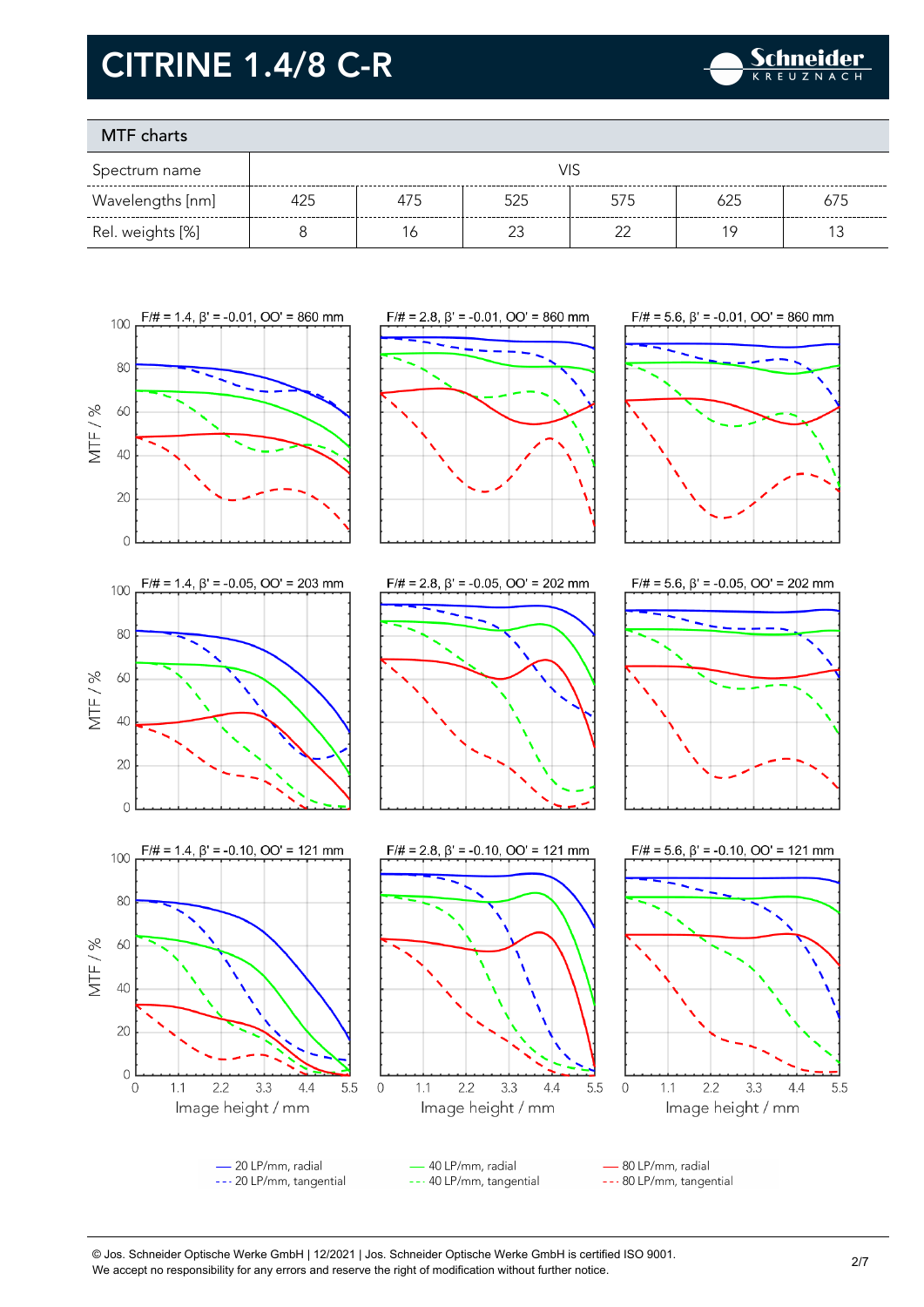

#### Rel. illumination vs. image height



| $-$ - F/# = 1.4, $\beta$ = -0.01         |
|------------------------------------------|
| $- -$ F/# = 2.8, $\beta$ = -0.01         |
| $- -$ F/# = 5.6, $\beta$ = -0.01         |
| $\rightarrow$ F/# = 1.4, $\beta$ = -0.05 |
| $\rightarrow$ F/# = 2.8, $\beta$ = -0.05 |
| $\rightarrow$ F/# = 5.6, $\beta$ = -0.05 |
| $F/\ddot{t} = 1.4$ , $\beta = -0.10$     |
| $F/\ddot{=} = 2.8, \ \beta = -0.10$      |
| F/# = 5.6, $\beta$ = -0.10               |

#### Distortion vs. image height



#### Transmittance vs. wavelength



© Jos. Schneider Optische Werke GmbH | 12/2021 | Jos. Schneider Optische Werke GmbH is certified ISO 9001. We accept no responsibility for any errors and reserve the right of modification without further notice.<br>We accept no responsibility for any errors and reserve the right of modification without further notice.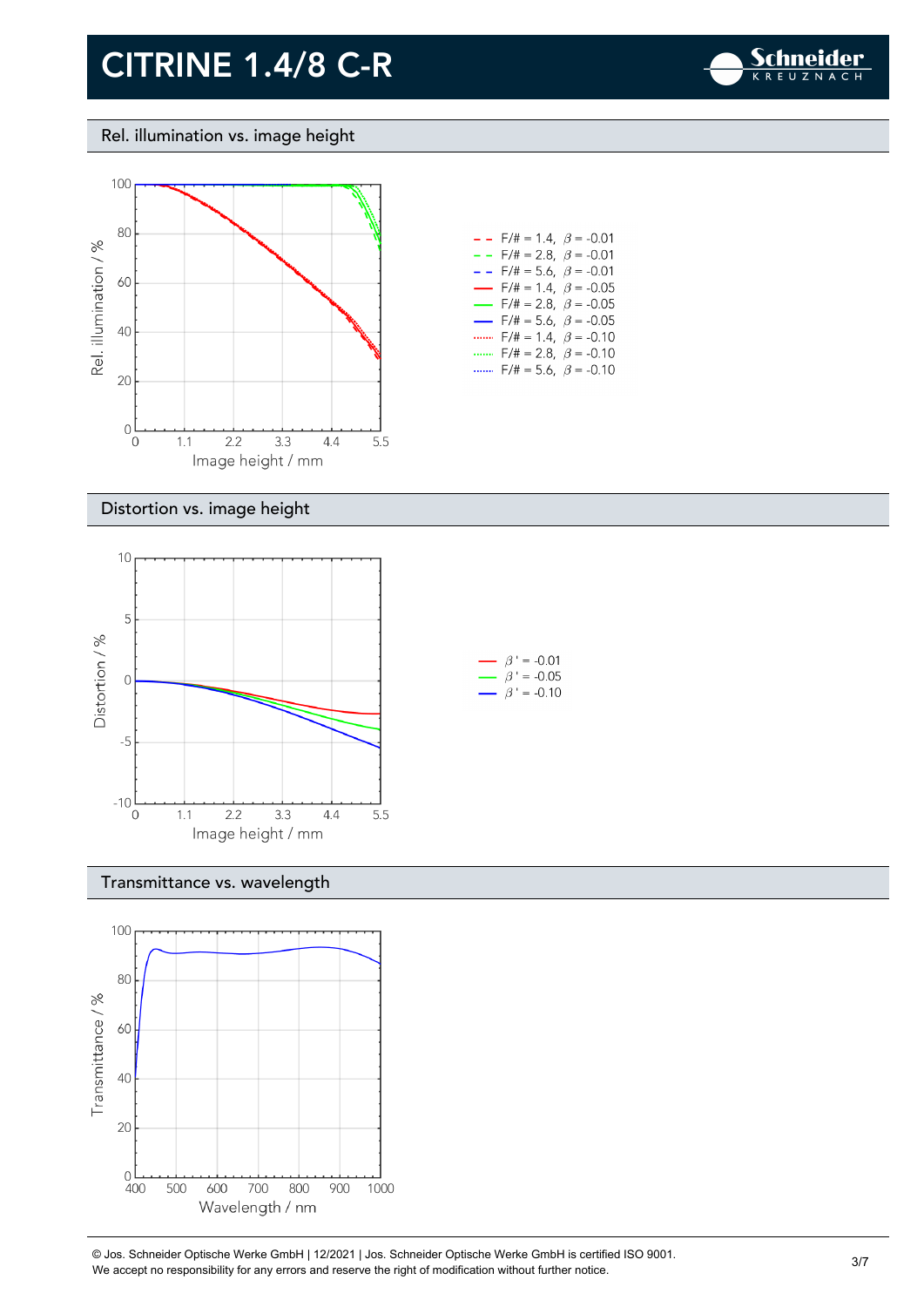![](_page_3_Picture_1.jpeg)

### Technical drawings

![](_page_3_Figure_3.jpeg)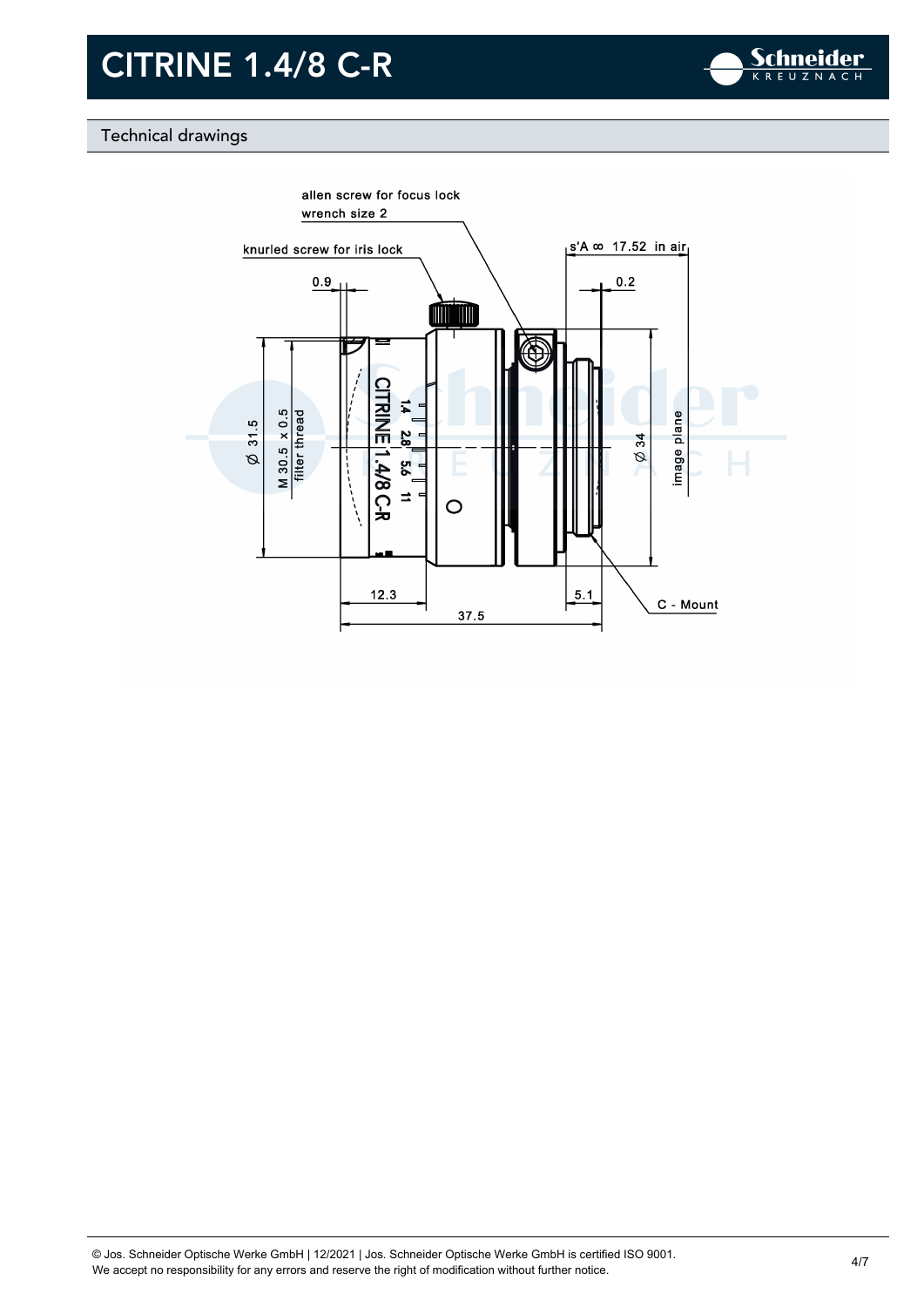![](_page_4_Picture_1.jpeg)

| Accessories    | <b>Mount</b>         | Eff. length        |         |
|----------------|----------------------|--------------------|---------|
| Adapter        | CS-Mount             | $5 \text{ mm}$     | 25081   |
|                | $C$ -Mount / M42 x 1 | $5.5 \text{ mm}$   | 1075817 |
| Extension tube | C-Mount / C-Mount    | $5 \, \mathrm{mm}$ | 39316   |
|                | C-Mount / C-Mount    | $8 \text{ mm}$     | 39315   |
|                | C-Mount / C-Mount    | $10 \text{ mm}$    | 39312   |